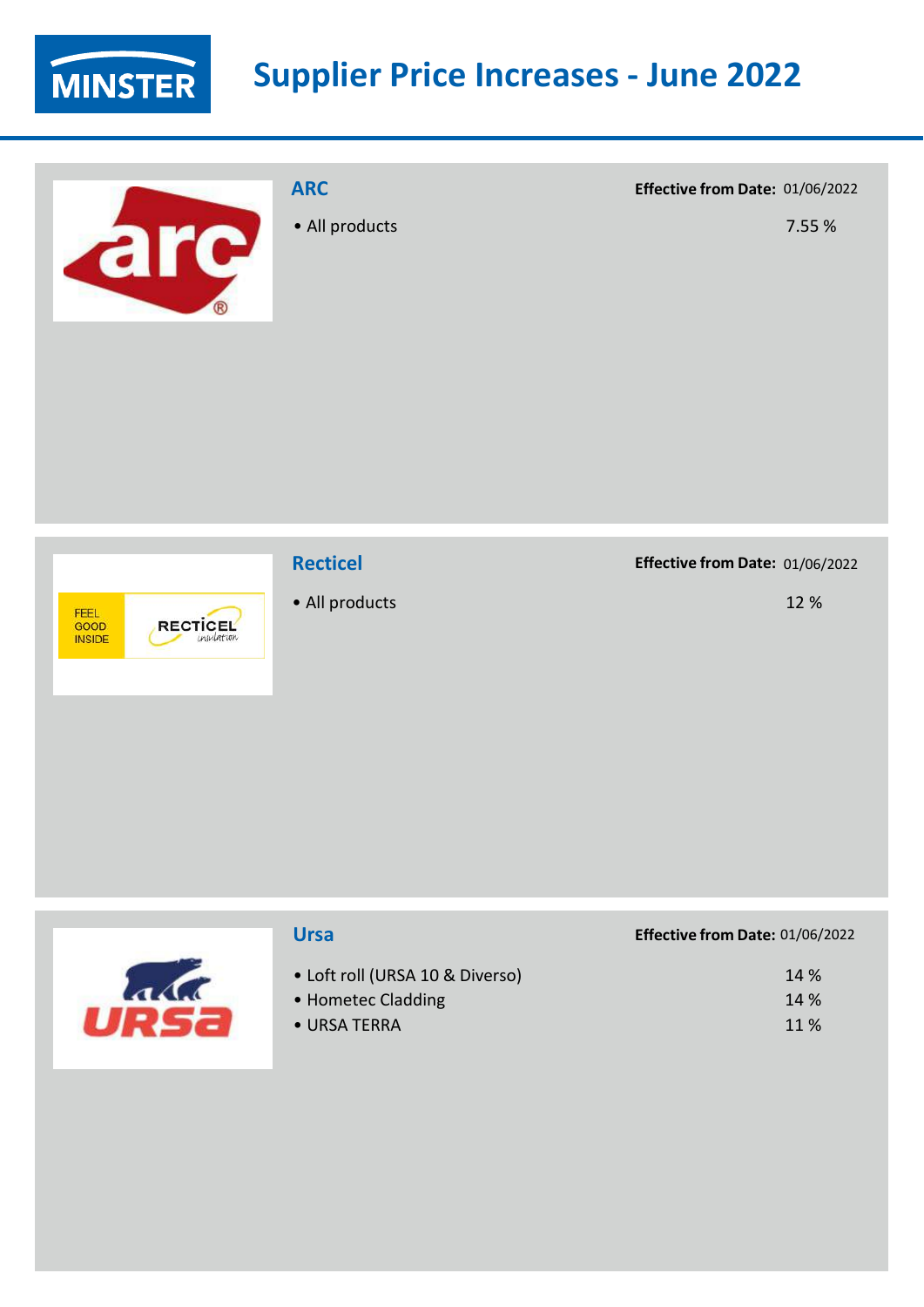

|       | <b>Knauf Ceilings</b>                                                | Effective from Date: 01/06/2022 |
|-------|----------------------------------------------------------------------|---------------------------------|
| KNAUF | • Thermatex Mineral Ceiling Tiles<br>• Ecomin Mineral Ceilings Tiles | 6 %<br>6 %                      |
|       | • Topig Soft Mineral Ceiling Tiles                                   | 8 %                             |
|       |                                                                      |                                 |



### **Weber Effective from Date:** 01/06/2022

| • Renders                | 8%  |
|--------------------------|-----|
| • EWI (Excl. Insulation) | 7 % |
| • EWI (Insulation)       | 7 % |
| · Weberwall Brick        | 7%  |
| • Flooring               | 7%  |
| • Tile Fixing            | 9 % |
| • Technical Mortars      | 7%  |
|                          |     |



## **Zentia**

• All products

**Effective from Date:** 01/06/2022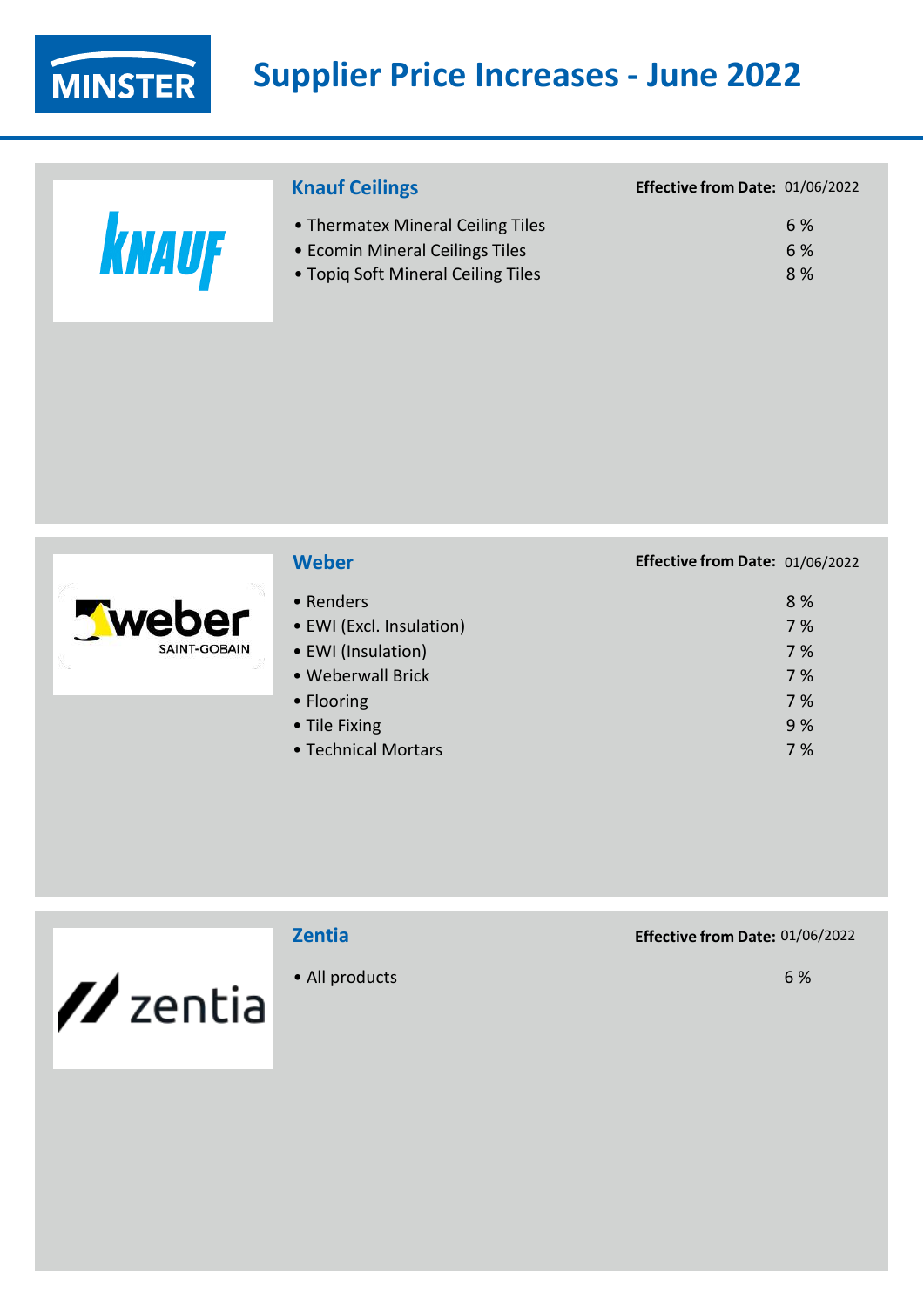

## **Ecophon**

• Ceiling tiles and wall panels

#### **Effective from Date:** 01/06/2022

|              | <b>Ancon</b>                                                      | Effective from Date: 01/06/2022 |      |
|--------------|-------------------------------------------------------------------|---------------------------------|------|
|              | • Ancon Optima, shims and plate products                          |                                 | 30 % |
|              | • Cast in channels (Inc 30/20)                                    |                                 | 7 %  |
| <b>Ancon</b> | • Head Restraints                                                 |                                 | 12 % |
|              | • Wire products                                                   |                                 | 8%   |
|              | • Strip ties                                                      |                                 | 37 % |
|              | $\bullet$ 25/14 Channel                                           |                                 | 37 % |
|              | • Chemicals and grouts                                            |                                 | 12 % |
|              | • Fixings (Hex head setscrews, nuts and bolts)                    |                                 | 12 % |
|              | $\bullet$ CFS Tube                                                |                                 | 60 % |
|              | • Plastics (Retaining clips and sleeves)                          |                                 | 15 % |
|              | • CFS & HTSS Screws                                               |                                 | 12 % |
|              | • Teplo ties                                                      |                                 | 12 % |
|              | • Helical products (Crack stitching kits, TIM6 ties, TJ2 ties etc |                                 | 25 % |

|                | <b>Siniat</b>                                            | Effective from Date: 01/06/2022 |
|----------------|----------------------------------------------------------|---------------------------------|
|                | • GTEC Standard Boards                                   | 7 %                             |
| <b>Ksiniat</b> | • GTEC Performance Boards (excluding Moisture Board)     | 7 %                             |
|                | • GTEC Moisture Board / Aqua Board                       | 2 %                             |
|                | • GTEC Thermal Board & Thermal PIR                       | 8 %                             |
|                | $\bullet$ GTEC Thermal XP                                | 2 %                             |
|                | • GTEC Thermal K                                         | 3 %                             |
|                | • GTEC La Dura / Creason / Securtex                      | 7 %                             |
|                | • GTEC Intumescent Acoustic Sealant                      | 5 %                             |
|                | • GTEC Wall Lining Adhesive / Universal & Drywall Sealer | 4 %                             |
|                | • GTEC Bonding & Jointing Compounds / Cove Adhesive      | 4 %                             |
|                | • GTEC Cove                                              | 7 %                             |
|                |                                                          |                                 |

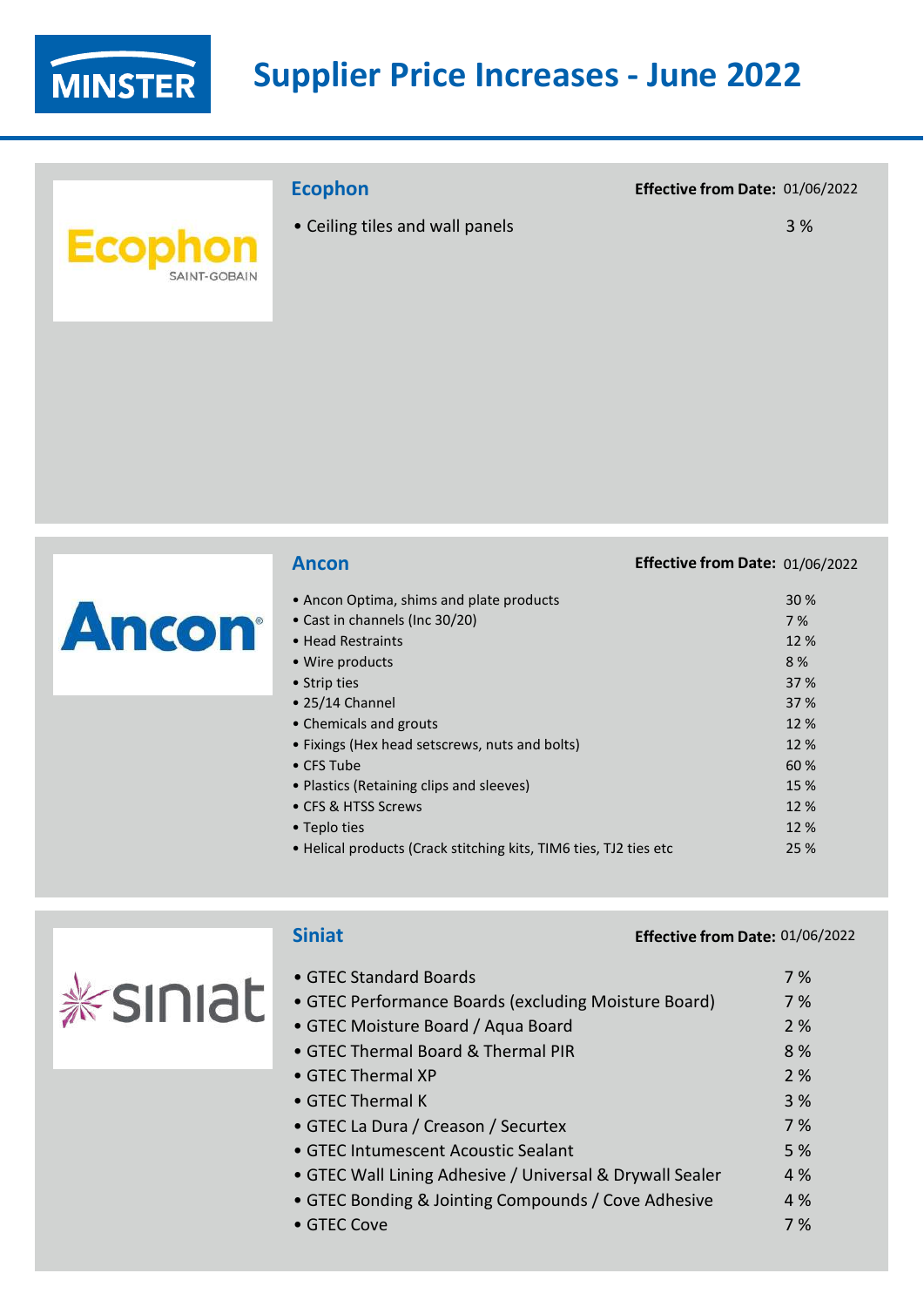

|                                      | <b>Xtratherm</b> | Effective from Date: 01/06/2022 |      |
|--------------------------------------|------------------|---------------------------------|------|
| <b>Xtratherm</b><br>A UNILIN Company | • All products   |                                 | 12 % |
|                                      |                  |                                 |      |



### **Celotex**

• All products

#### **Effective from Date:** 01/06/2022

12.5 %



## **Foamglas**

• All products

**Effective from Date:** 01/06/2022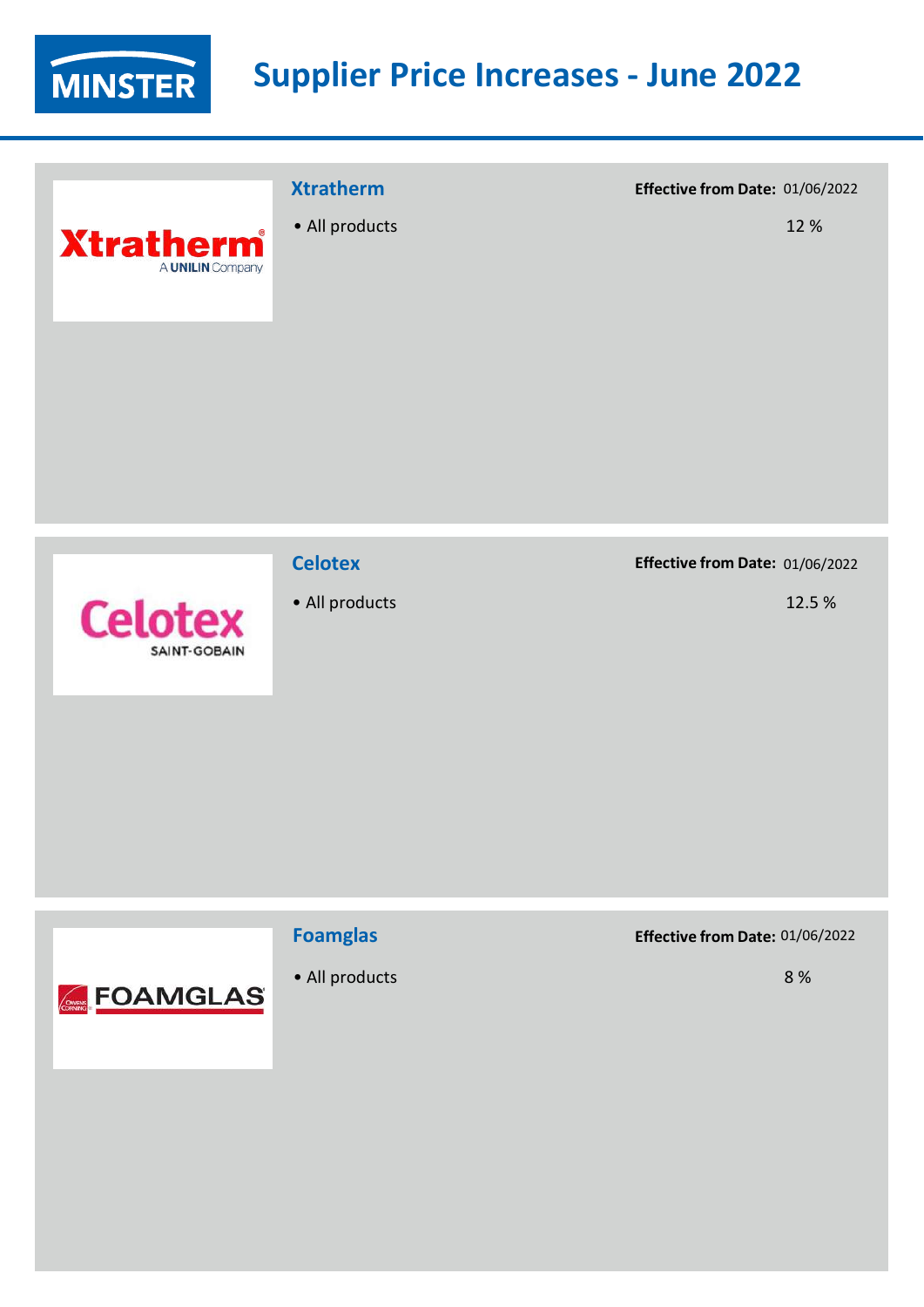

|                     | <b>Polyfoam XPS</b>                                           | Effective from Date: 01/06/2022 |
|---------------------|---------------------------------------------------------------|---------------------------------|
| <b>PolyFoam xPS</b> | • Polyfoam XPS<br>• Upstand Board<br>• Slimline Zero Membrane | 9.7%<br>9.7%<br>8.9%            |
|                     |                                                               |                                 |



### **Visqueen Effective from Date:** 01/06/2022

| $\bullet$ NC DPC | 11.11% |
|------------------|--------|
| • Mastic         | 8.7%   |
|                  |        |



### **Tenmat**

• All products

**Effective from Date:** 01/06/2022

7.5 %